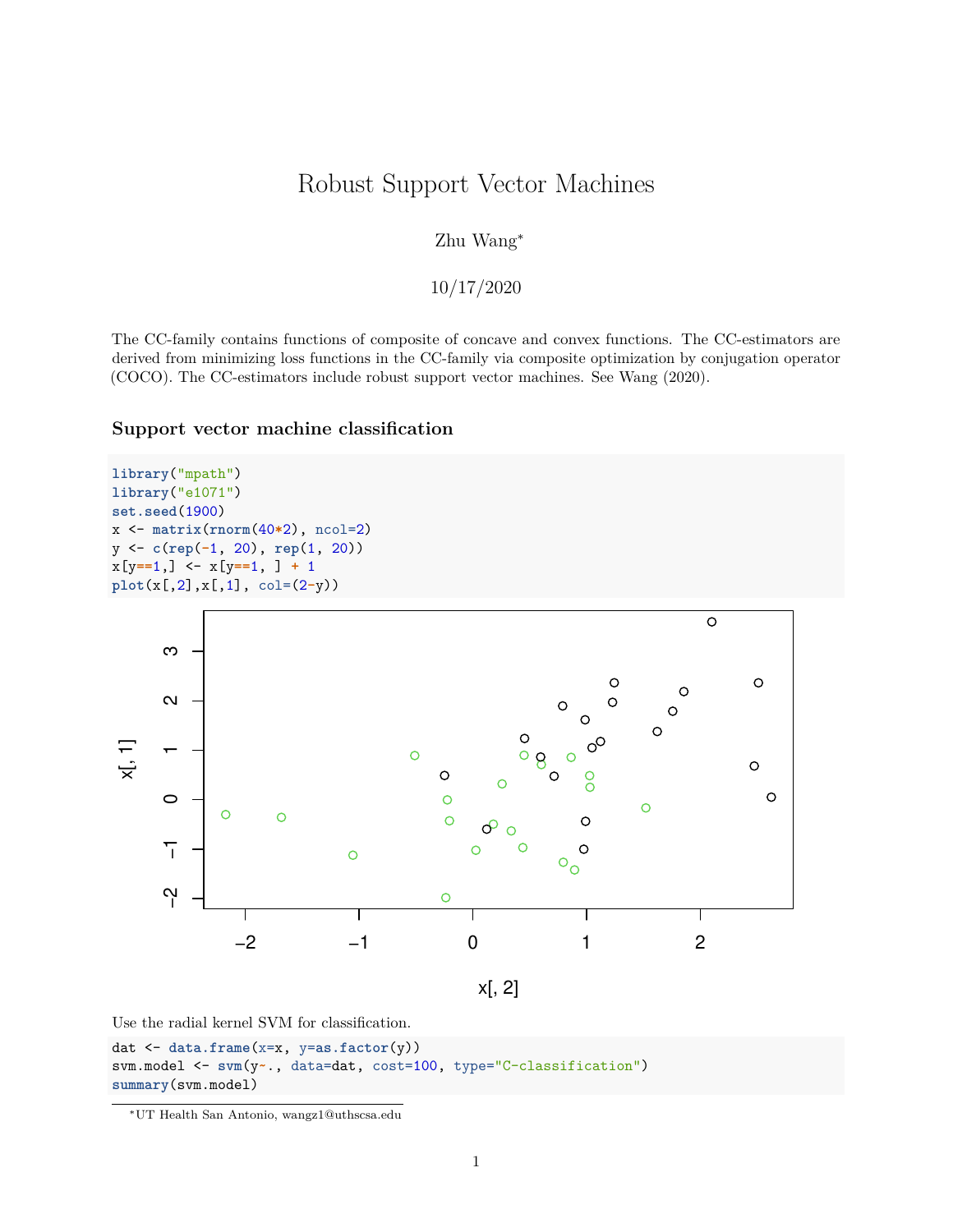```
##
## Call:
## svm(formula = y \sim ., data = dat, cost = 100, type = "C-classification")
##
##
## Parameters:
## SVM-Type: C-classification
## SVM-Kernel: radial
## cost: 100
##
## Number of Support Vectors: 21
##
## ( 12 9 )
##
##
## Number of Classes: 2
##
## Levels:
## -1 1
plot(svm.model, dat)
```


## **SVM classification plot**

x.2

Robust radial kernel SVM for classification.

ccsvm.model <- **ccsvm**(y **~** ., data = dat, cost = 100, type="C-classification", cfun="acave",  $s=1)$ **summary**(ccsvm.model)

## ## Call: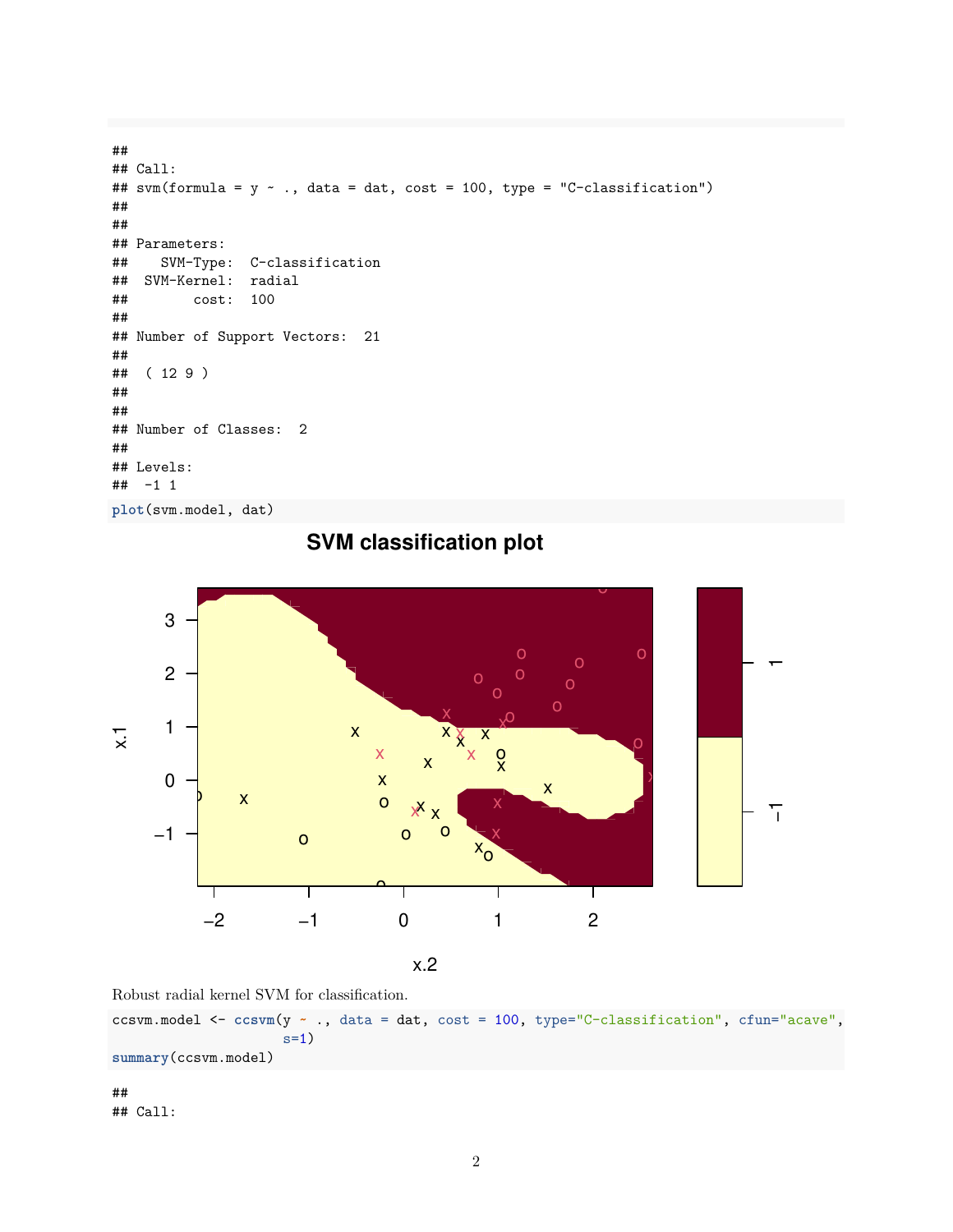```
## ccsvm.formula(formula = y ~ ., data = dat, cost = 100, type = "C-classification",
\# cfun = "acave", s = 1)
##
##
## Parameters:
## SVM-Type: C-classification
## SVM-Kernel: radial
## cost: 100
##
## Number of Support Vectors: 18
##
## ( 9 9 )
##
##
## Number of Classes: 2
##
## Levels:
## -1 1
plot(ccsvm.model, dat)
```


**Weighted SVM classification plot**

Add 15% outliers to the training data, and fit robust SVM, selecting tuning parameters with the cross-validation method.

```
n <- length(y)
nout <- n*0.15
id <- sample(n)[1:nout]
cat("id=", id)
```
## id= 16 39 30 17 40 25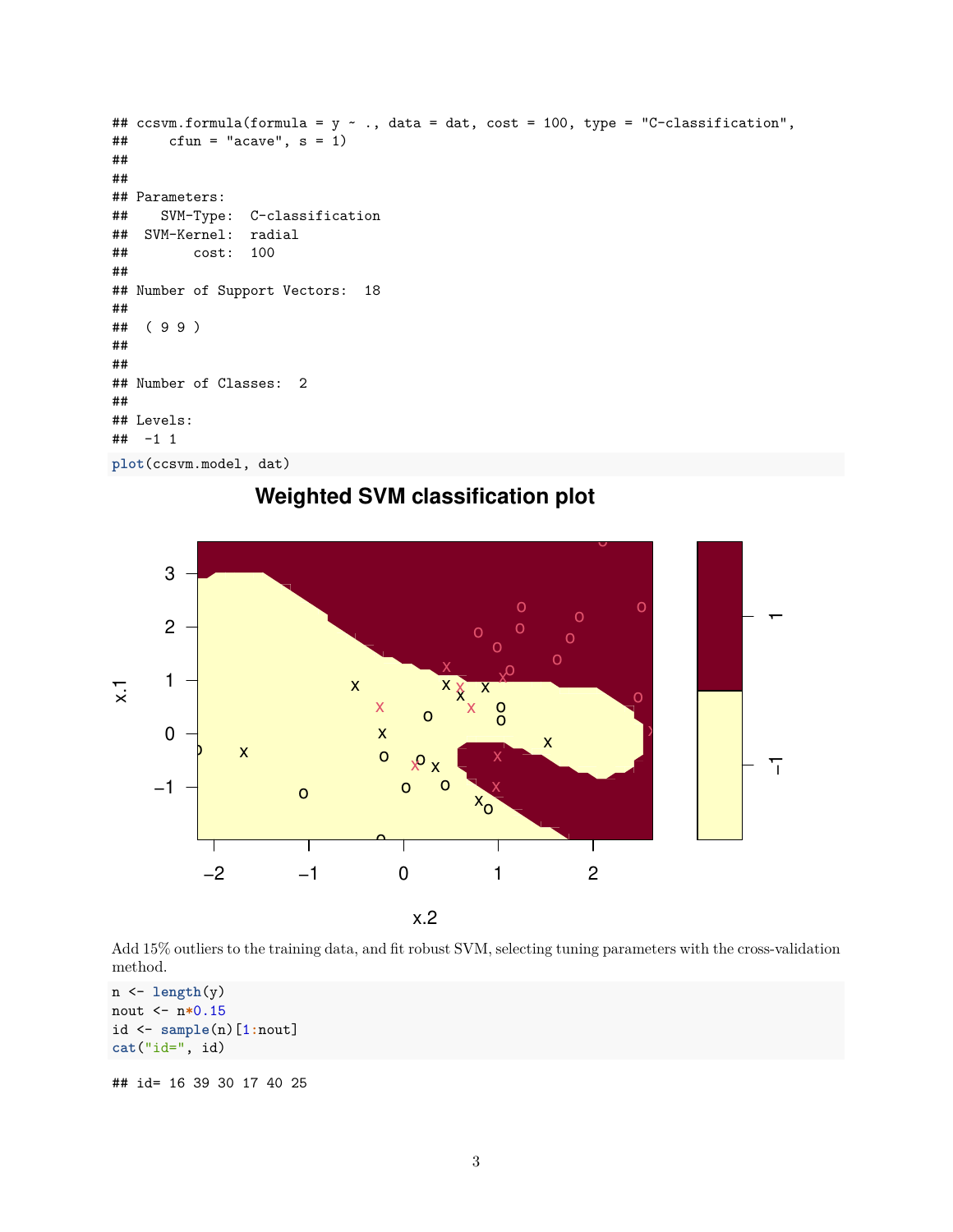```
y[id] <- -y[id]
dat2 <- data.frame(x=x, y=as.factor(y))
ccsvm.opt <- cv.ccsvm(y ~ ., data=dat2, type="C-classification", s=1, cfun="acave",
                      n.cores=2, balance=FALSE)
ccsvm.opt$cost
```
## [1] 1

ccsvm.opt**\$**gamma

## [1] 0.125

ccsvm.opt**\$**s

## [1] 1

To evaluate prediction, we simulate test data with no outliers.

```
xtest <- matrix(rnorm(20*2), ncol=2)
ytest <- sample(c(-1,1), 20, rep=TRUE)
xtest[ytest==1, ] <- xtest[ytest==1, ] + 1
testdat <- data.frame(x=xtest, y=as.factor(ytest))
```
Fit a robust SVM model again, with tuning parameters selected by cross-validation, then evaluate prediction accuracy with test data, with 85% accuracy.

```
ccsvm.model1 <- ccsvm(y ~ ., data = dat2, cost = ccsvm.opt$cost, gamma=ccsvm.opt$gamma,
                      s=ccsvm.opt$s, cfun="acave", type="C-classification")
```

```
summary(ccsvm.model1)
```

```
##
## Call:
## ccsvm.formula(formula = y \sim ., data = dat2, cost = ccsvm.opt$cost,
## gamma = ccsvm.opt$gamma, s = ccsvm.opt$s, cfun = "acave", type = "C-classification")
##
##
## Parameters:
## SVM-Type: C-classification
## SVM-Kernel: radial
## cost: 1
##
## Number of Support Vectors: 27
##
## ( 14 13 )
##
##
## Number of Classes: 2
##
## Levels:
## -1 1
table(predict=predict(ccsvm.model1, xtest), truth=testdat$y)
## truth
## predict -1 1
## -1 7 2
## 1 1 10
```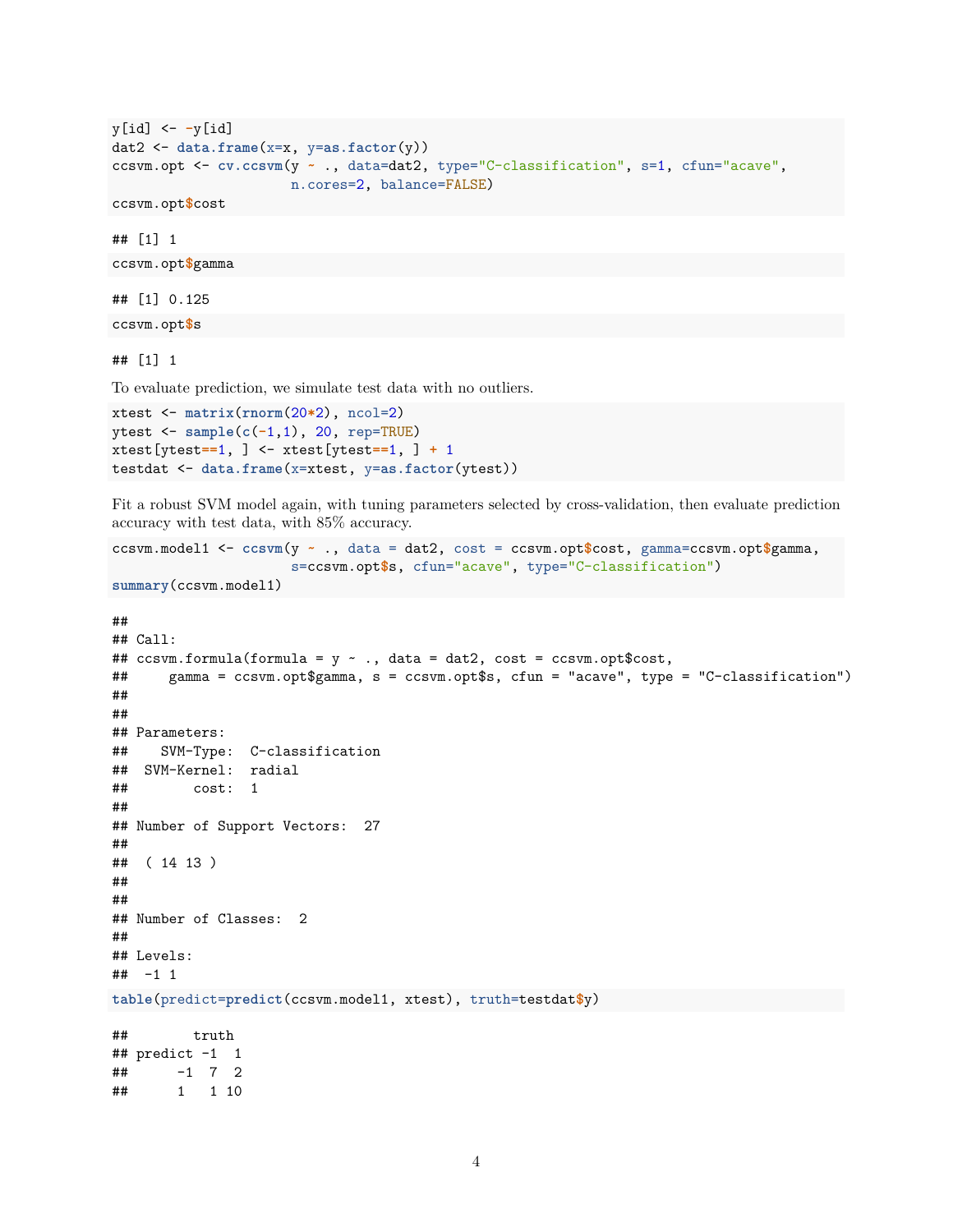

# **Weighted SVM classification plot**

Develop a SVM model with training data and evaluate with the test data. The prediction accuracy is 80%.

```
svm.model1 <- svm(y~., data=dat2, cost=ccsvm.opt$cost, gamma=ccsvm.opt$gamma,
                  type="C-classification")
summary(svm.model1)
```

```
##
## Call:
## svm(formula = y ~ ., data = dat2, cost = ccsvm.opt$cost, gamma = ccsvm.opt$gamma,
## type = "C-classification")
##
##
## Parameters:
## SVM-Type: C-classification
## SVM-Kernel: radial
## cost: 1
##
## Number of Support Vectors: 27
##
## ( 14 13 )
##
##
## Number of Classes: 2
##
## Levels:
## -1 1
table(predict=predict(svm.model1, testdat), truth=testdat$y)
```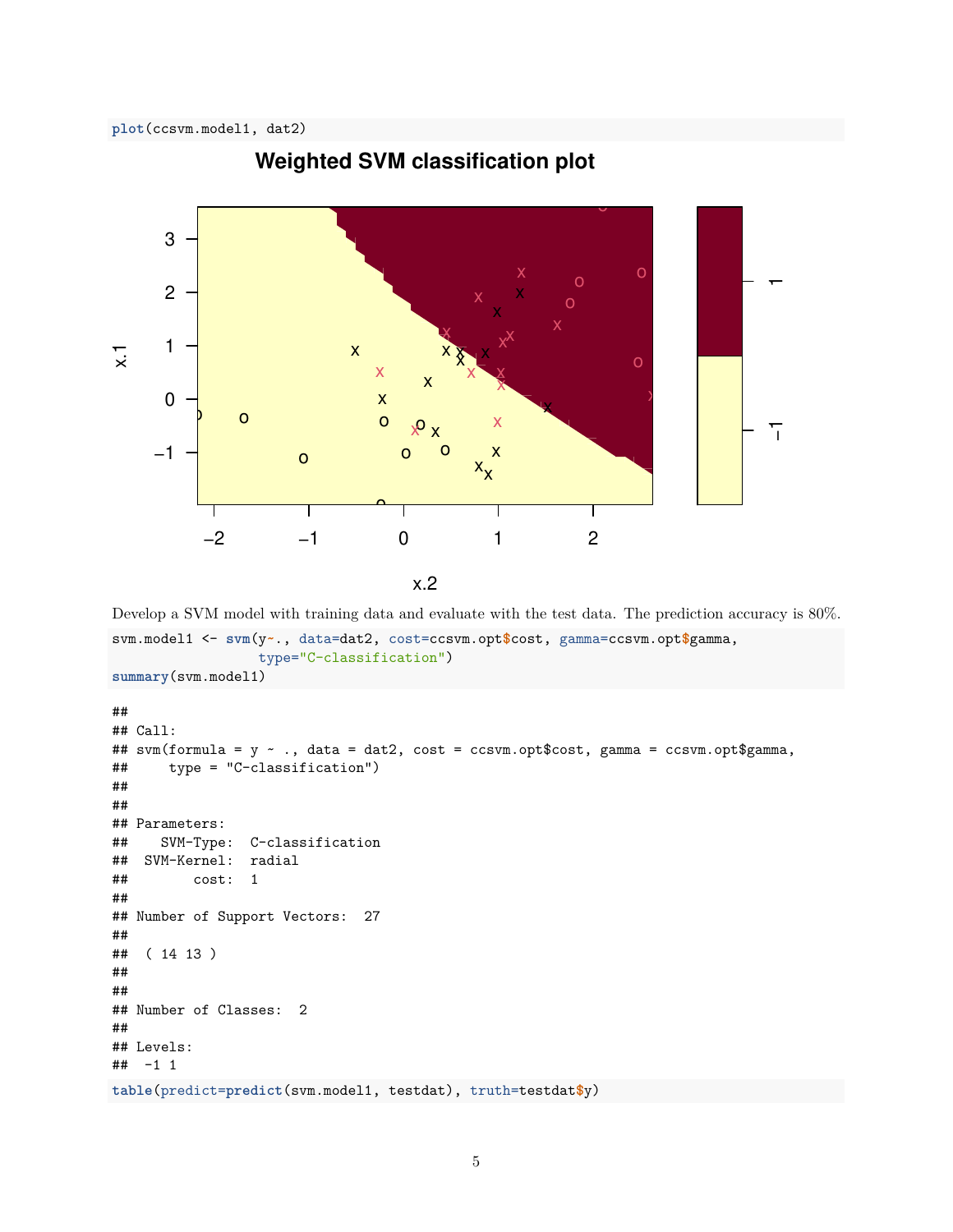## truth ## predict -1 1 ## -1 7 3 ## 1 1 9

**plot**(svm.model1, dat2)



In robust SVM with function ccsvm, argument cfun can be chosen from "hcave", "acave", "bcave", "ccave", "dcave", "gcave", "tcave", "ecave", for a variety of concave functions.

#### **Support vector machine regression**

We predict median value of owner-occupied homes in suburbs of Boston. The data can be obtained from the UCI machine learning data repository. There are 506 observations and 13 predictors.

```
urlname <- "https://archive.ics.uci.edu/ml/"
filename <- "machine-learning-databases/housing/housing.data"
dat <- read.table(paste0(urlname, filename), sep="", header=FALSE)
n <- dim(dat)[1]
p <- dim(dat)[2]
cat("n=",n,"p=", p, "\n")
```
#### ## n= 506 p= 14

Randomly split the data into 90% of samples for training and 10% of samples as test data.

```
set.seed(129)
trid <- sample(n)[1:(n*0.9)]
traindat <- dat[trid, ]
testdat <- dat[-trid, ]
```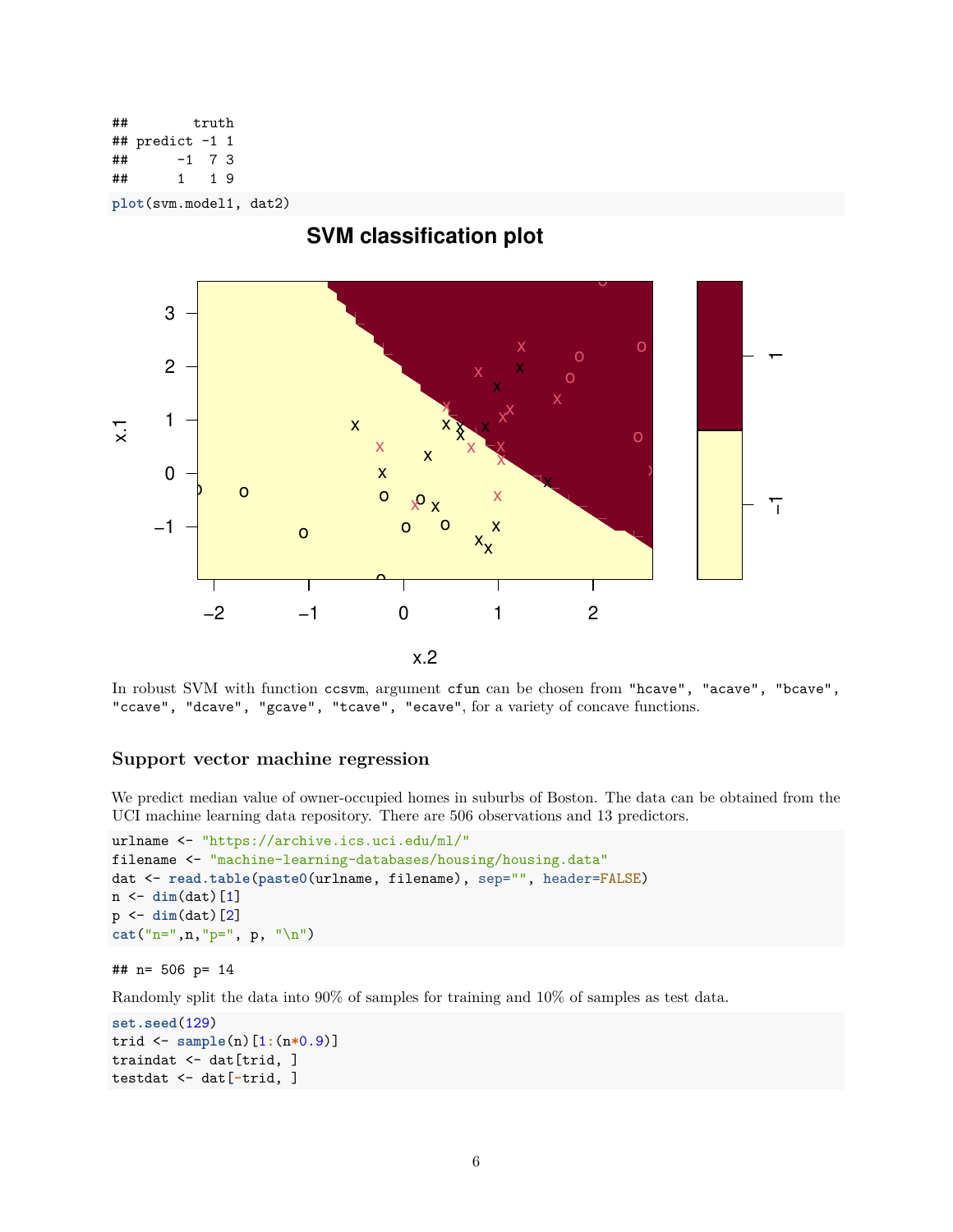Fit the robust radial kernel CCSVM model with truncated  $\epsilon$ -insensitive loss, i.e., cfun="tcave" in function ccsvm. Root mean squared error on test data is reported. A comprehensive robust CCSVM analysis with other types of cfun can be found in Wang [\(2020\)](#page-7-0).

```
ccsvm.model <- ccsvm(x=traindat[,-p], y=traindat[,p], cost = 2^3, gamma=2^(-4),
                    epsilon=2^(-4), s=5, cfun="tcave")
summary(ccsvm.model)
##
## Call:
## ccsvm_matrix(x = x, y = ..1, cost = ..2, gamma = ..3, epsilon = ..4,\# s = 5, cfun = "tcave")
##
##
## Parameters:
## SVM-Type: eps-regression
## SVM-Kernel: radial
## cost: 8
## gamma: 0.0625
## epsilon: 0.0625
##
##
## Number of Support Vectors: 351
ccsvm.predict <- predict(ccsvm.model, testdat[,-p])
mse1 <- mean((testdat[,p] - ccsvm.predict)^2)
cat("RMSE with robust SVM", sqrt(mse1))
```

```
## RMSE with robust SVM 2.758136
```
Fit the radial kernel SVM model. The RMSE is larger than the robust SVM, and the model has a larger number of support vectors as well. See the figure below for a comparison.

```
svm.model <- svm(x=traindat[,-p], y=traindat[,p], cost=2^3, gamma=2^(-4), epsilon=2^(-4))
summary(svm.model)
```

```
##
## Call:
## svm.default(x = traindat[, -p], y = traindat[, p], gamma = 2^(-4),
## cost = 2^3, epsilon = 2^(-4))
##
##
## Parameters:
## SVM-Type: eps-regression
## SVM-Kernel: radial
## cost: 8
## gamma: 0.0625
## epsilon: 0.0625
##
##
## Number of Support Vectors: 361
svm.predict <- predict(svm.model, testdat[,-p])
mse2 <- mean((testdat[,p] - svm.predict)^2)
cat("RMSE with SVM", sqrt(mse2))
## RMSE with SVM 2.840434
```